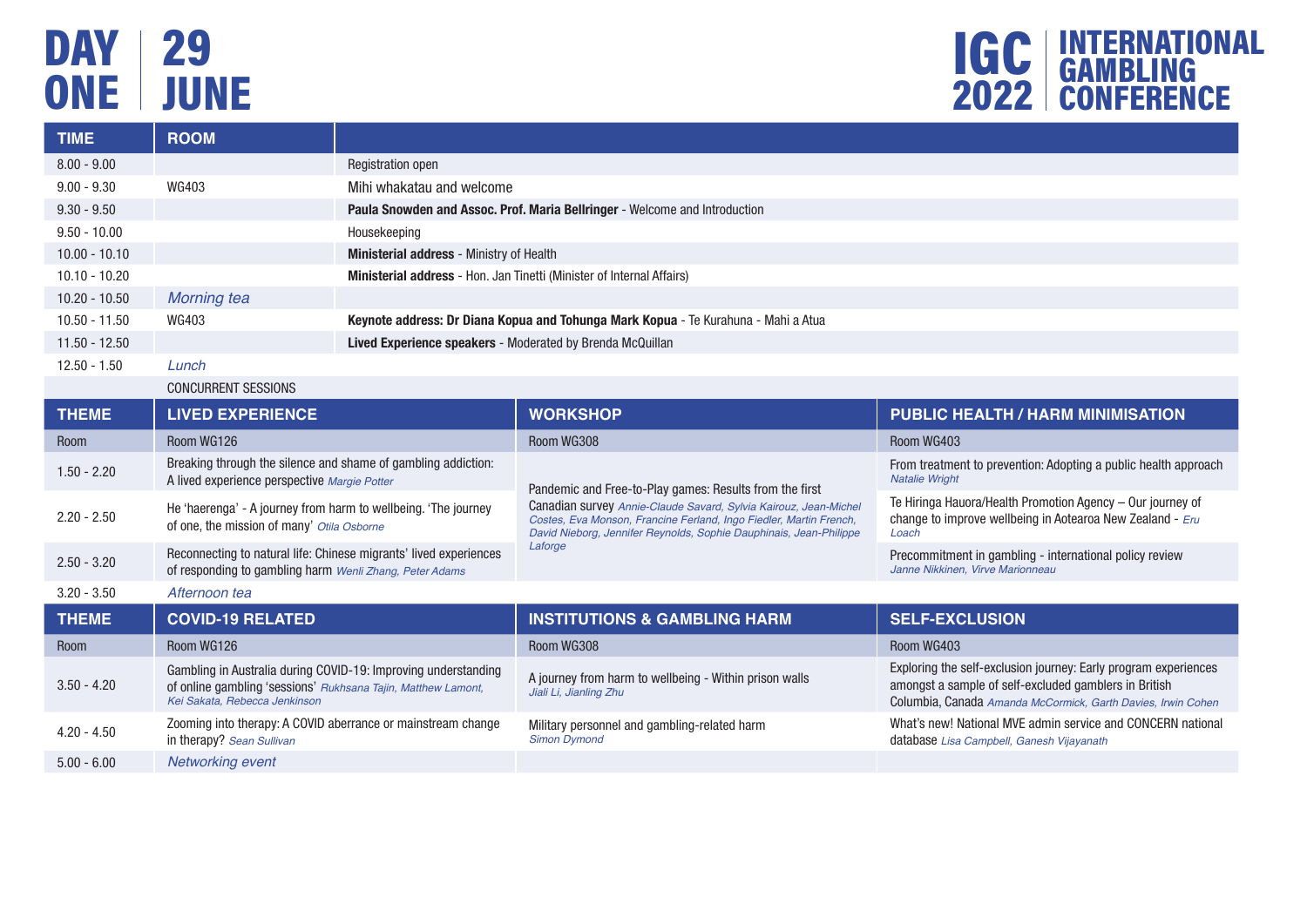# DAY | 30 TWO JUNE



| <b>TIME</b>     | <b>ROOM</b>                                                                                                                                                                                                                                   |                          |                                                                                                                                                                                              |                                                                                                                                                                                                                             |                                                                                                                                                                                                                 |
|-----------------|-----------------------------------------------------------------------------------------------------------------------------------------------------------------------------------------------------------------------------------------------|--------------------------|----------------------------------------------------------------------------------------------------------------------------------------------------------------------------------------------|-----------------------------------------------------------------------------------------------------------------------------------------------------------------------------------------------------------------------------|-----------------------------------------------------------------------------------------------------------------------------------------------------------------------------------------------------------------|
| $8.00 - 9.00$   |                                                                                                                                                                                                                                               | <b>Registration open</b> |                                                                                                                                                                                              |                                                                                                                                                                                                                             |                                                                                                                                                                                                                 |
| $9.00 - 9.15$   | WG403                                                                                                                                                                                                                                         | Pacific welcome          |                                                                                                                                                                                              |                                                                                                                                                                                                                             |                                                                                                                                                                                                                 |
| $9.15 - 9.25$   |                                                                                                                                                                                                                                               | Housekeeping             |                                                                                                                                                                                              |                                                                                                                                                                                                                             |                                                                                                                                                                                                                 |
| $9.25 - 10.25$  | Keynote address: Prof. Amanda Roberts - Disordered gambling: Harms, trends, patterns and treatment                                                                                                                                            |                          |                                                                                                                                                                                              |                                                                                                                                                                                                                             |                                                                                                                                                                                                                 |
| $10.25 - 10.55$ | <b>Morning tea</b>                                                                                                                                                                                                                            |                          |                                                                                                                                                                                              |                                                                                                                                                                                                                             |                                                                                                                                                                                                                 |
|                 | <b>CONCURRENT SESSIONS</b>                                                                                                                                                                                                                    |                          |                                                                                                                                                                                              |                                                                                                                                                                                                                             |                                                                                                                                                                                                                 |
| <b>THEME</b>    | <b>COVID-19 RELATED</b>                                                                                                                                                                                                                       |                          | <b>GAMBLING HARMS &amp; RISK</b>                                                                                                                                                             | <b>TREATMENT</b>                                                                                                                                                                                                            | <b>PUBLIC HEALTH</b>                                                                                                                                                                                            |
| <b>Room</b>     | Room WG126                                                                                                                                                                                                                                    |                          | Room WG308                                                                                                                                                                                   | Room WG403                                                                                                                                                                                                                  | Room WG404                                                                                                                                                                                                      |
| $10.55 - 11.25$ | Public health indicators for increased online<br>gambling during COVID-19 lockdowns in<br>New Zealand Maria Bellringer, Nick Garrett                                                                                                          |                          | Gambling trends study: Piloting a national<br>gambling reporting system - Rebecca Jenkinson,<br>Nancy Greer, Rukhsana Tajin, Cailem Murray-<br>Boyle, Matthew Lamont, Kei Sakata, Uma Jatkar | Co-design of an e-health programme for reducing<br>gambling harm: An analysis of service provider<br>needs Simone Rodda, Bridgitte Thornley, Lisa<br>Campbell, Nicki Dowling, Stephanie Merkouris,<br><b>Kathleen Bagot</b> | Exploring stigma around Asian gambling/<br>gamblers in New Zealand: External and internal<br><b>Bo Ning, Kelly Feng</b>                                                                                         |
| $11.25 - 11.55$ | Gambling and the COVID-19 pandemic in<br>Quebec (Canada): The experience of family and<br>friends of problem gamblers Magaly Brodeur.<br>Sophie Audette-Chapdelaine, Annie-Claude Savard,<br>Sylvia Kairouz                                   |                          | Gambling harm among disordered gamblers in<br>Hong Kong - Chi Chuen Chan, Yik Huen Chau                                                                                                      | A mana enhancing approach to service<br>engagement Denise Giles, Fiona Cambridge                                                                                                                                            | Pints 'n punts: exploring the relationship<br>between alcohol consumption and sports<br>betting among young Australians Rebecca<br>Jenkinson, Kei Sakata, Rukhsana Tajin                                        |
| $11.55 - 12.25$ | A population study on online gambling during<br>the COVID-19 pandemic Sylvia Kairouz, Annie-<br>Claude Savard, Nadine Blanchette-Martin, Magaly<br>Brodeur, Magali Dufour, Francine Ferland, Martin<br>French, Eva Monson, Valerie Van Mourik |                          | Social connectedness and associations<br>with gambling risk among ethnic groups in<br>New Zealand - Grace Wang, Maria Bellringer                                                             | Problem gambling service responsiveness to<br>gaming disorder: Preferences and best practice<br>in detection and treatment Jennifer Park, Daniel<br>King, Laura Wilkinson-Meyers, Simone Rodda                              | A new Swiss Federal Act on gambling: Towards<br>a public health approach? Cheryl Dickson.<br>Emilien Jeannot, Fabio Peduzzi, Jean-Félix savary,<br>Jean-Michel Costes, Olivier Simon                            |
| $12.25 - 1.30$  | Lunch                                                                                                                                                                                                                                         |                          |                                                                                                                                                                                              |                                                                                                                                                                                                                             |                                                                                                                                                                                                                 |
| <b>THEME</b>    | <b>COVID-19 RELATED</b>                                                                                                                                                                                                                       |                          | <b>HARM MINIMISATION</b>                                                                                                                                                                     | <b>WORKSHOP</b>                                                                                                                                                                                                             | <b>TREATMENT</b>                                                                                                                                                                                                |
| Room            | Room WG126                                                                                                                                                                                                                                    |                          | Room WG308                                                                                                                                                                                   | Room WG403                                                                                                                                                                                                                  | Room WG404                                                                                                                                                                                                      |
| $1.30 - 2.00$   | Leisure times and spaces: The everyday life<br>of mobile F2P gamers during the COVID-19<br>pandemic Jean-Philippe Laforge, Sylvia Kairouz,<br>Annie-Claude Savard                                                                             |                          | How can a bank help reduce gambling harm?<br>Bonnie Lovich-Howitt, Julia Jackson                                                                                                             |                                                                                                                                                                                                                             | The path of Ifoga Alapua Poasa                                                                                                                                                                                  |
| $2.00 - 2.30$   | Improving understanding of gambling in<br>Australia during COVID-19: Exploring insights<br>from key experts working in the gambling sector<br>Uma Jatkar, Rebecca Jenkinson                                                                   |                          | Beyond identification – Using technology to<br>assist at-risk players Tracy Schrans.<br>Tony Schellinck, Haifeng Ye, Qiaoling Wang                                                           | The Lonely Counselor<br>Hung Ton That                                                                                                                                                                                       | Why help-seekers don't attend treatment:<br>Exploring correlates of pre-treatment dropout<br>in clients from a gambling counselling service<br>Laura Mauchline, Maria Bellringer, Nick Garrett                  |
| $2.30 - 3.00$   | Hauora in the age of COVID Nicky Taylor.<br>Siobhan Kemp, Lisa Campbell                                                                                                                                                                       |                          | Finding the invisible at-risk player – Using<br>technology to help identify customers spending<br>beyond affordable limits Tony Schellinck,<br><b>Tracy Schrans, Qiaoling Wang</b>           |                                                                                                                                                                                                                             | Investigating the effectiveness of peer support<br>on gambling relapse: A group programme for<br>Chinese and South Asian people with experience<br>of harmful gambling Elsie Ho,<br>Kelly Feng, Shirleen Prasad |
| $3.00 - 3.30$   | Afternoon tea                                                                                                                                                                                                                                 |                          |                                                                                                                                                                                              |                                                                                                                                                                                                                             |                                                                                                                                                                                                                 |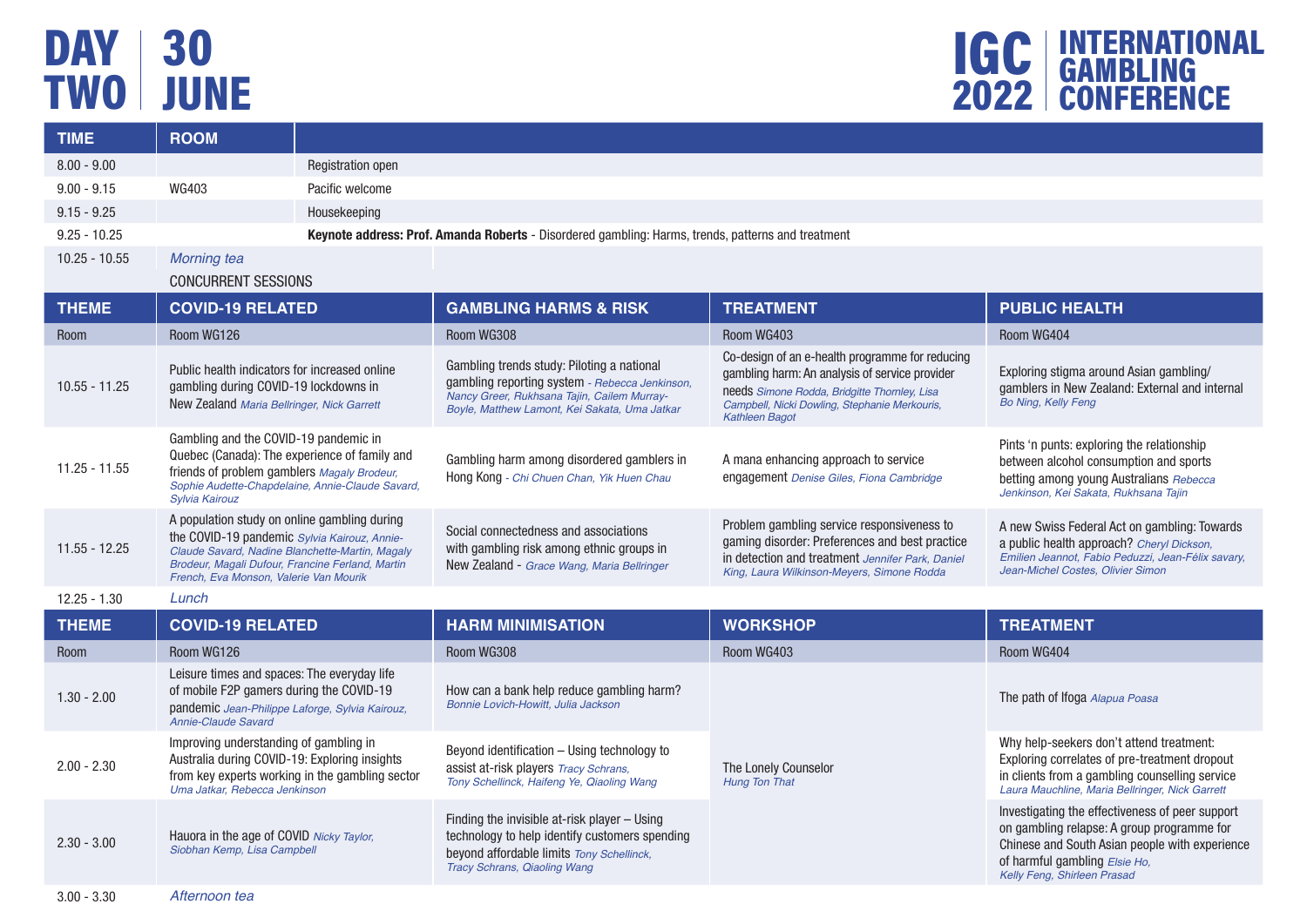### DAY TWO 30 JUNE



#### *Continued*

| <b>THEME</b>   | <b>COVID-19 RELATED</b>                                                                                                                                                                                    | <b>GAMBLING HARMS &amp; RISK</b>                                                                                                                                    | <b>TREATMENT</b>                                                                                                                                                                                                                                                                  | <b>PUBLIC HEALTH</b>                                                                                                  |
|----------------|------------------------------------------------------------------------------------------------------------------------------------------------------------------------------------------------------------|---------------------------------------------------------------------------------------------------------------------------------------------------------------------|-----------------------------------------------------------------------------------------------------------------------------------------------------------------------------------------------------------------------------------------------------------------------------------|-----------------------------------------------------------------------------------------------------------------------|
| Room           | Room WG126                                                                                                                                                                                                 | Room WG308                                                                                                                                                          | Room WG403                                                                                                                                                                                                                                                                        | Room WG404                                                                                                            |
| $3.30 - 4.00$  | Wired For addiction: Mental health, genetics,<br>and gambling addiction Evelyn Higgins,<br>Jacqueline Hall                                                                                                 | Trends in gambling participation and related<br>harm in Australia Cailem Murray-Boyle, Rukhsana<br>Tajin, Nancy Greer, Kei Sakata, Rebecca Jenkinson                | The prevalence of ADHD in patients diagnosed<br>with gaming disorder and the effect of ADHD co-<br>diagnosis on causes of gaming and behavior<br>of ADHD Elif Koyu Gunes, Merih Altintas                                                                                          | Mana enhancing service: A fresh approach<br>to service delivery Te Rukutia Tongaawhikau,<br><b>Bridgitte Thornley</b> |
| $4.00 - 4.30$  | Advances in the neurobiology of gambling<br>disorder: Translational considerations for<br>treatment development Marc Potenza                                                                               | Chinese and European:<br>Who is more risk seeking? Jerry Dai                                                                                                        | E koekoe te tui, e ketekete te kaka, e kuku te<br>kereru - The Tui chatters, the parrot gabbles,<br>the pigeon coos. Threads of difference. The<br>voice of treason: Intersections of Wairua M ori,<br>gambling harm and schizophrenia from a Tauiwi<br>perspective Jeremy Tocker | GambleAware NSW - Transforming gambling<br>support and treatment services in NSW<br>Natalie Wright, Kerri Lawrence    |
| $4.30 - 5.00$  | Autonomic responses during gambling: The<br>effect of outcome type and sex in a large<br>community sample of young adults<br>Cathrine Hultman, Sofia Vadlin, Mattias Rehn,<br>Kent Nilsson, Cecilia Åslund | Gambling behavior research in Turkey<br>Merih Altintas, Senem Basgul, Duygu Dincer,<br>Ruken Macit, Sener Buyukozturk, Akif Avcu,<br>Merve Ozdenler, Mucahit Ozturk | Identification of gambling, mental health and<br>other addictive issues among Asian people in<br>primary care Elsie Ho, Kelly Feng, Shirleen Prasad                                                                                                                               | Gambling support study: Understanding<br>gambling harm experienced by female<br>affected others Megan Bailey          |
| $6.30 - 10.00$ | Conference dinner in the Atrium                                                                                                                                                                            |                                                                                                                                                                     |                                                                                                                                                                                                                                                                                   |                                                                                                                       |